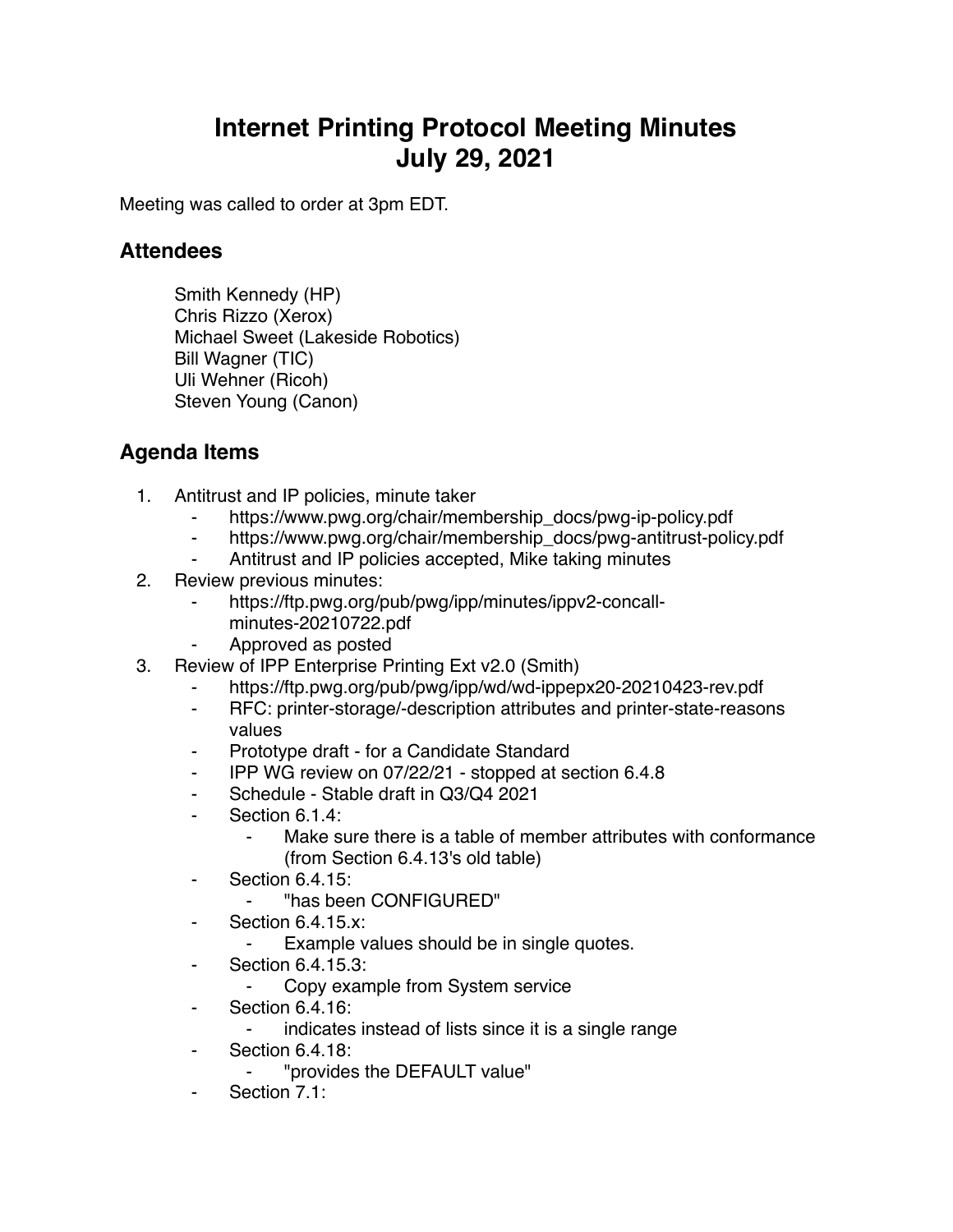- Add Validate-Job to the list
- New paragraph, "If the "job-password" attribute is invalid or its value is not supported, ..."
- New paragraph for "job-password-encryption", use same form as "job-password", ok to return either actual value or 'unsupported'
- Reword lines 1098-1100: clients must use secure transport for jobpassword-encryption=none, printers must reject insecure requests with job-password-encryption=none
- Section 7.2:
	- Add intro sentence about what is added
	- Combine last sentence with second-to-last ("and MUST return ...")
- Section 7.3:
	- Add intro ("This specification extends the Get-Jobs operation to allow a Client to request a list of Jobs in a specific storage group.")
	- Split second paragraph (two different conformance requirements)
- Section 7.4:
	- ⁃ "If the Printer supported BOTH ... and the ...
- Section 7.6:
	- ⁃ Merge into 7.1
	- ⁃ Make sure note about 5100.11-2010 potentially returning clienterror-bad-request
- ⁃ Section 3.1, 8.x, 10.x:
	- ⁃ Drop spec name
- Section 8.3:
	- ⁃ Line 1314: "are defined in the following subsections."
- Section 8.3.3:
	- ⁃ Change third sentence to "A Printer can issue an authentication challenge ..."
	- ⁃ "A Client supplying this keyword also supplies ..." (declarative)
- Section 8.3.4:
	- ⁃ Change client auth to printer can issue auth challenge
- ⁃ Section 8.3.5:
	- Change client auth to printer can issue auth challenge
- Section 10.x.y:
	- ⁃ Fix unmatched close parens
	- Use "(section  $x.y.z$ )" instead of "defined in section  $x.y.z'$  when referencing a specific section (as opposed to a top-level section, "defined in" can be used as "everything under")
- ⁃ Section 10.2.1:
	- ⁃ Drop "operation
- Section 12:
	- Add 12.1 job password and 12.2 job storage as sub-topics
	- Drop "definition" and "definition of the"
- Section 13.2:
	- Make sure obsolete hash values are still listed with "(obsolete)" after them
- Section 14: